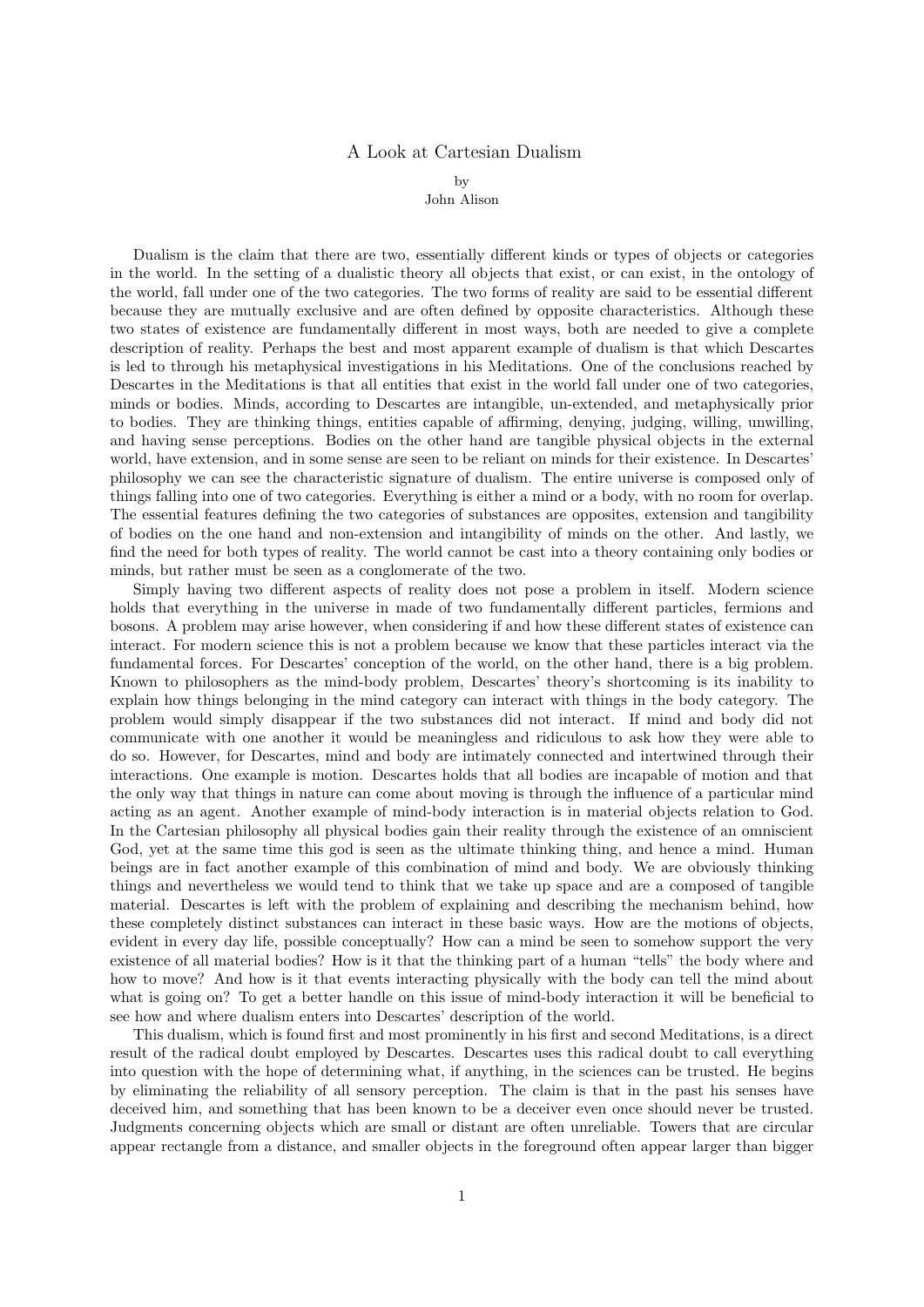objects in the background. Going beyond perceptions of the distant or small, Descartes casts everyday sense perception into doubt by considering madmen or the state of someone who is dreaming. Descartes uses the example of someone sitting by a fire, wearing a sweater and holding a piece of paper in their hand. To this person they feel the warmth of the fire and the corporal body of the paper. They can judge that they are wearing a sweater and have a conscious control over their body. However someone having these perceptions may really be dreaming or in a state of mental illness, they think they have a realistic sense of their presence and activities in the room, wherein actuality they are asleep in bed or confined to a psychiatric hospital. Through this argument, Descartes finds that even the common sense perceptions of everyday life can, on occasion, be deceiving and must therefore never be trusted. Descartes' next attack on all that he holds to be true and to exist in the world is on what he calls "the real colours from which we form all the images of things ...that occur in thought". By this he means all the elemental, simple, and most general things that occur in mathematics and geometry. Truths about these sorts of entities survive the collapse of the knowledge based on sense perception simply because these truths do not stem from sense perception. The fact that two and three are five has nothing to do with weather you are sleeping or awake. To call assertions of these kinds into question Descartes must go beyond what he has done previously and hypothesis the existence of a being that is able to constantly deceive him into thinking the claims of mathematics and geometry apply when in reality they do not. Under these extreme conditions it must be admitted that even judgments of this third sort must be deemed as unreliable.

After going to such lengths to question all that can be questioned, Descartes surveys what is left as certain and unquestionable. It is at this point in which he is able to argue for his existence and conclude that his being, as a thinking thing, is beyond question. Descartes begins by explaining that he thinks that he exists. Now, one of two things may be the case. Either Descartes is correct in thinking that he exists, in which case he exists, or he is being deceived into thinking that he exists, in which case he still exists because the deceiver must be deceiving him, and therefore he must exist. Descartes has now proven that he exists, but it is not the Descartes sitting by the fire finishing the second meditation, it is a much narrower conception of himself. Descartes can only hold that he exists insofar as he is a thinking thing. His argument can say nothing about any properties that might be ascribed to the nature of his body or even its existence. All that can be concluded is that a mind, a thinking thing, exists.

Now that his proof of the existence of the thinking think has been established we are in a position to see how and where dualism enters into Descartes' philosophy. Employing the radical doubt used before and examining the nature of the thinking thing, Descartes is able to say that his mind is not the same as a body. Descartes is able doubt the fact that his body exists. Although he may believe he has a body and that he has control over it, we have seen earlier that he may merely be asleep or temporally insane. In light of the critical doubt, there is nothing that guarantees Descartes the existence of his body. On the other hand, he has already proven the existence of his mind, in midst of the most far-reaching doubt. Descartes is thus left in a position in which he can conceive of himself as existing without a body, but not without a mind. The conclusion to be drawn is that Descartes, as the thinking thing or mind, is not the same as a body, and therefore the mind and body must actually be different entities.

Despite the fact that we have still not addressed the mind-body interaction problem in explicating the appearance of dualism in the Meditations, we are now able to see why this dualism might be necessary. The initial source of the separation between mind and body, that Descartes is led to conclude, stems from his appeal to the radical doubt. His strict requirement that all knowledge be in the firmest of groundings is what leads Descartes to doubt the existence of material bodies and, as we have seen, his own body. As soon as radical doubt is exercised, objects in the world become polarized into one of the two categories, with dualism appearing as a unavoidable side effect. But if dualism leads to problems, and radical doubt leads to dualism, why does Descartes invoke this seemingly impractical and unrealistic level of doubt? Descartes explains that his reason for calling everything that he has previously believed to be true is to put science, geometry for Descartes, onto a stronger footing. For Descartes finding and setting these stronger foundations of science delivers us from the deceptions of our senses and allows us a more direct access to truth. This act of legitimating geometry and all other bodies of knowledge, which are based on it, amounts to doing metaphysics, and is seen by Descartes as being fundamental to all of mathematics and the empirical investigations of the sciences. It is through this distinction, and at this level that Cartesian dualism has its roots. Because he holds that metaphysics must be prior to geometry and supply its foundations, Descartes applies radical doubt, which causes dualism to appear in his description of the world.